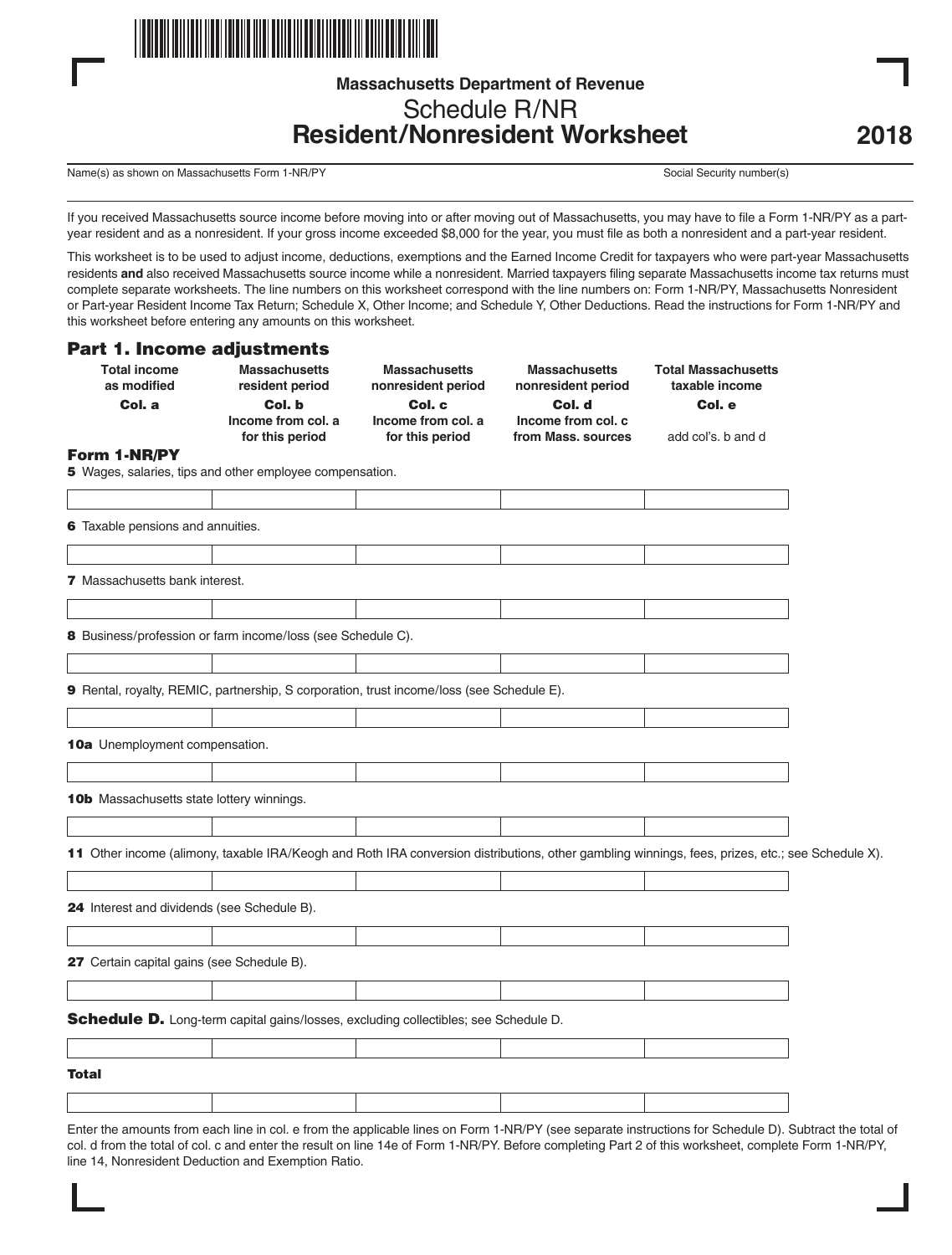

**2018 SCHEDULE R/NR, PAGE 2**

Name(s) as shown on Massachusetts Form 1-NR/PY Social Security number(s) Social Security number(s)

## Part 2. Deduction and exemption adjustments

Section A. The amounts reported in col's. a, b and c must be related to income reported on Form 1-NR/PY.

| <b>Massachusetts</b> | <b>Massachusetts</b> |                   |
|----------------------|----------------------|-------------------|
| resident period      | nonresident period   | <b>Total</b>      |
| Col. a               | Col. b               | Col.              |
|                      |                      | المستقلة والملوية |

Col. c add col's. a and b

#### Form 1-NR/PY

15a Amount you paid to Social Security, Medicare, RR, US or Massachusetts retirement. **Col. C cannot exceed \$2,000.**

15b Amount spouse paid to Social Security, Medicare, RR, US or Massachusetts retirement. **Col. C cannot exceed \$2,000.**

| <b>Schedule Y</b>                                  |                                                                                              |                                                                                                                                                                                                                                                                                                                                                                                                                                                                |
|----------------------------------------------------|----------------------------------------------------------------------------------------------|----------------------------------------------------------------------------------------------------------------------------------------------------------------------------------------------------------------------------------------------------------------------------------------------------------------------------------------------------------------------------------------------------------------------------------------------------------------|
| <b>2</b> Penalty on early savings withdrawal.      |                                                                                              |                                                                                                                                                                                                                                                                                                                                                                                                                                                                |
|                                                    |                                                                                              |                                                                                                                                                                                                                                                                                                                                                                                                                                                                |
|                                                    | 4 Amounts excludible under MGL ch 41, § 111F or U.S. tax treaty.                             |                                                                                                                                                                                                                                                                                                                                                                                                                                                                |
|                                                    |                                                                                              |                                                                                                                                                                                                                                                                                                                                                                                                                                                                |
| 5 Moving expenses.                                 |                                                                                              |                                                                                                                                                                                                                                                                                                                                                                                                                                                                |
|                                                    |                                                                                              |                                                                                                                                                                                                                                                                                                                                                                                                                                                                |
| <b>7</b> Self-employed health insurance deduction. |                                                                                              |                                                                                                                                                                                                                                                                                                                                                                                                                                                                |
|                                                    |                                                                                              |                                                                                                                                                                                                                                                                                                                                                                                                                                                                |
|                                                    | and court costs involving certain unlawful discrimination claims (part-year residents only). | 9 Qualified performing arts-related expenses, jury duty pay given to your employer, reforestation amortization, repayment of supplemental unemployment<br>benefits under the Trade Act of 1974, employee business expenses of fee-basis state or local government officials, deductible expenses related to<br>income from the rental of personal property engaged in for-profit, business expenses of National Guard and Reserve members, and attorney's fees |
|                                                    |                                                                                              |                                                                                                                                                                                                                                                                                                                                                                                                                                                                |

13 Deductible amount of qualified contributory pension income from another state or political subdivision.

14 Claim of right deduction.

17 Certain gambling losses deduction.

Enter the amounts from each line in col. C in the applicable lines on Form 1-NR/PY or Schedule Y.